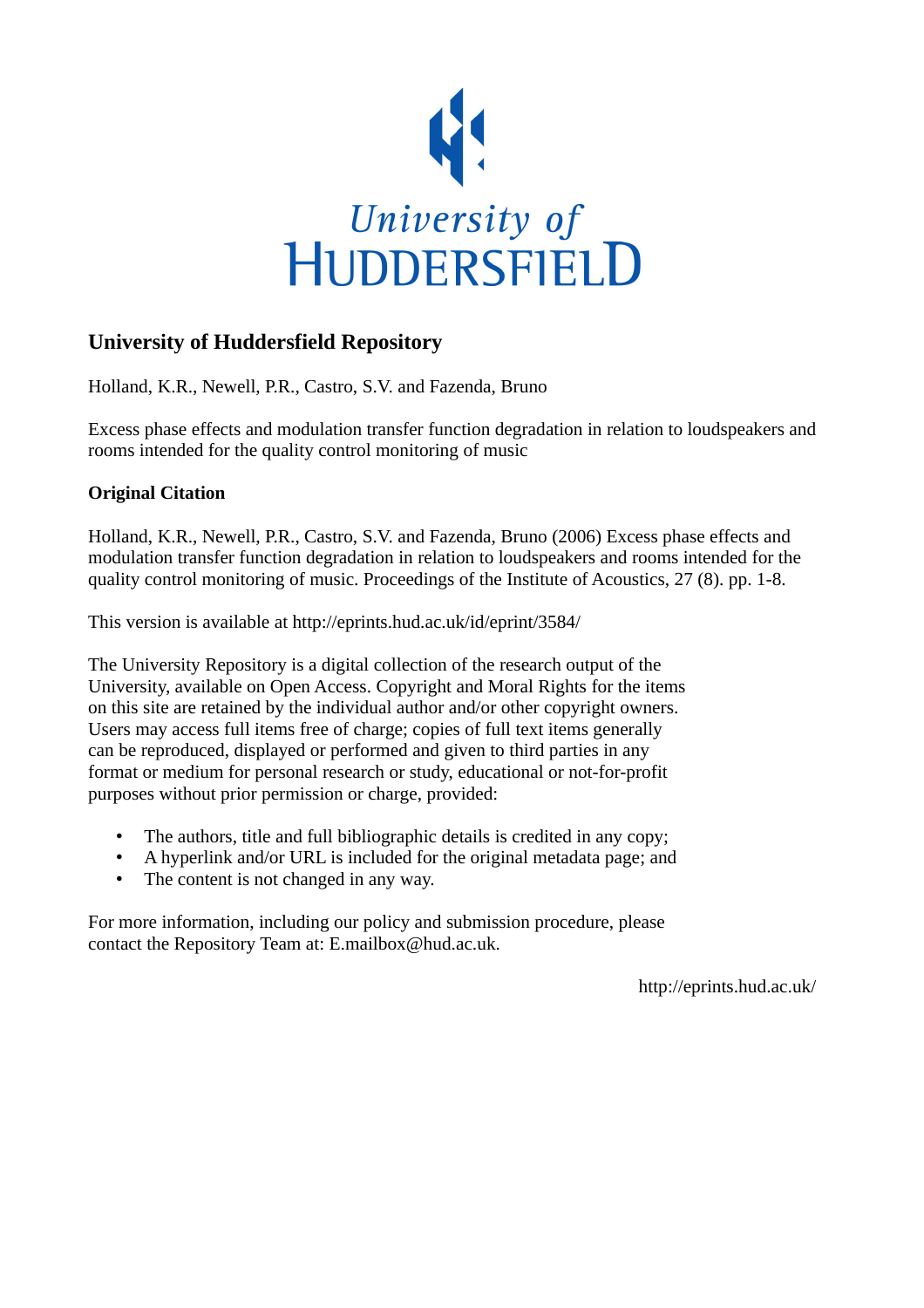

**Proceedings of the Institute of Acoustics**

# **EXCESS PHASE EFFECTS AND MODULATION TRANSFER FUNCTION DEGRADATION IN RELATION TO LOUDSPEAKERS AND ROOMS INTENDED FOR THE QUALITY CONTROL MONITORING OF MUSIC**

| Keith Holland        | ISVR, University of Southampton, UK |
|----------------------|-------------------------------------|
| <b>Philip Newell</b> | Consultant, Spain                   |
| Sergio Castro        | Reflexion Arts, Spain               |
| Bruno Fazenda        | University of Glamorgan, Wales      |

### 1 INTRODUCTION

Previous papers <sup>1, 2</sup> have discussed the effects of loudspeaker alignment and resonances on the accuracy of reproduction of low frequency audio signals, and a system of modulation transfer function (MTF) measurement was developed which incorporated both the time and frequency domain information into a single measure of response accuracy. The aim of this paper is to extend the previous work into the listening rooms and to assess the degree of information loss which may be incurred as the sound travels across rooms with different modal characteristics.

### 2. THE MODULATION TRANSFER FUNCTION

The modulation transfer function is a measure of the ability of a system to preserves the depth of modulation of an input signal, and is the basis upon which established speech intelligibility measurement systems such as the STI (speech transmission index) and the simpler RASTI (room acoustics STI or rapid STI) are based. Each of a range of band-limited random noise signals are amplitude modulated over each of a range of modulation frequencies. These signals are used as inputs to the system under test, and the resultant outputs are inspected for loss of modulation depth. Alternatively, if it can be assumed that the system under test is linear, time-invariant and free from external noise, the MTF can be calculated directly from the measured system impulse response, thus:

$$
m(F) \approx \frac{\sum_{0}^{N} h_{f}^{2}(n) e^{-j2\pi F n/F_{s}}}{\sum_{0}^{N} h_{f}^{2}(n)},
$$
\n(1)

where F is the modulation frequency and  $h_f(n)$  is the discrete (digital) measured system impulse response of length  $N$  and sampling frequency  $F_S$ , band-pass filtered with centre frequency  $f$ . As described in a previous paper  $2$ , a simulated noise floor (equivalent to the threshold of hearing) is included in the calculation. All of the MTF results presented in this paper were calculated using Equation (1) with system impulse responses estimated from long-term averaged two-channel FFT analysis using pink noise signals, and a simulated reproduce level of 85 dB SPL.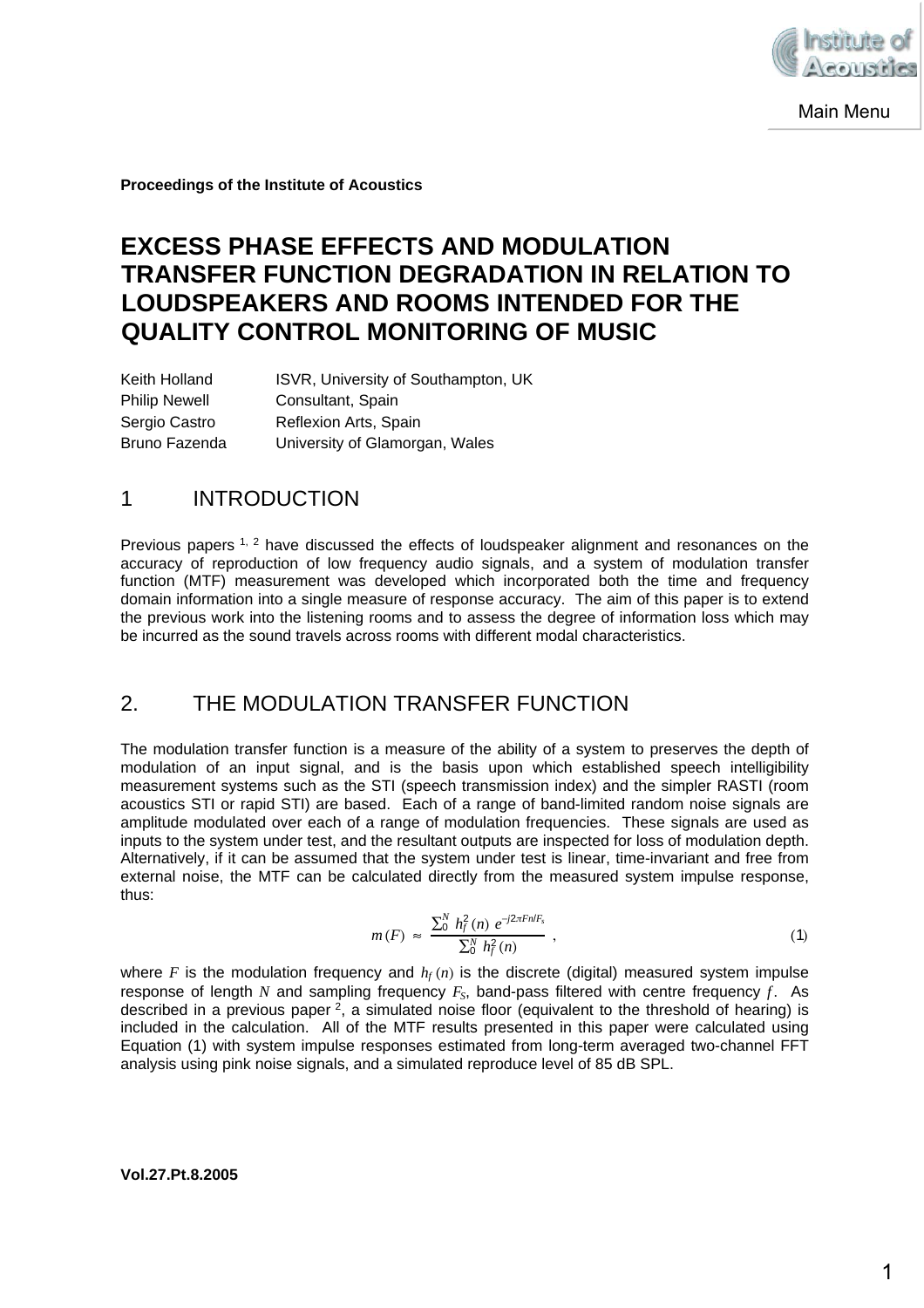

**Proceedings of the Institute of Acoustics**

# 3 MTFs OF DIFFERENT LOUDSPEAKERS UNDER DIFFERENT ACOUSTIC CONDITIONS

An initial study was made with a high quality, wide range monitor loudspeaker system in a very highly damped studio control room. Measurements were made at 1m and 4m from the loudspeaker. Figures 1 show the MTFs for the two measurement positions and Table 1 shows the frequencyaveraged values (unity weighting). It can be seen from Figures 1 and Table 1 that the difference in the MTF for the two positions is minimal, suggesting that this room has little effect on the communication of low-frequency information from the loudspeaker to the listener.



*Figure 1 MTFs of a Wide Range Monitor System in a Very Highly Damped Studio Control Room at Different Distances d from the Loudspeaker*

|             | $d = 1$ m | $=4m$       | change                             |
|-------------|-----------|-------------|------------------------------------|
| Average MTF | ).88      | 0.88        | 0%                                 |
| _ _ _ _     | --------  | $ -$<br>___ | $\overline{\phantom{a}}$<br>$\sim$ |

*Table 1 Frequency-Averaged MTF Values Corresponding to Figures 1*

Measurements were then made at distances of 1m and 4m in a fairly well controlled studio room that has less acoustic damping and hence more reflexions than the control room of Figures 1. Three different types of loudspeakers were measured: two studio monitor loudspeakers of similar physical size but different design philosophies, and a low-cost domestic loudspeaker. The paired results at 1m and 4m are shown in Figures 2 and Table 2. In all cases it can clearly be seen how the MTF, and hence low-frequency signal quality, degrades with increasing distance from the loudspeakers.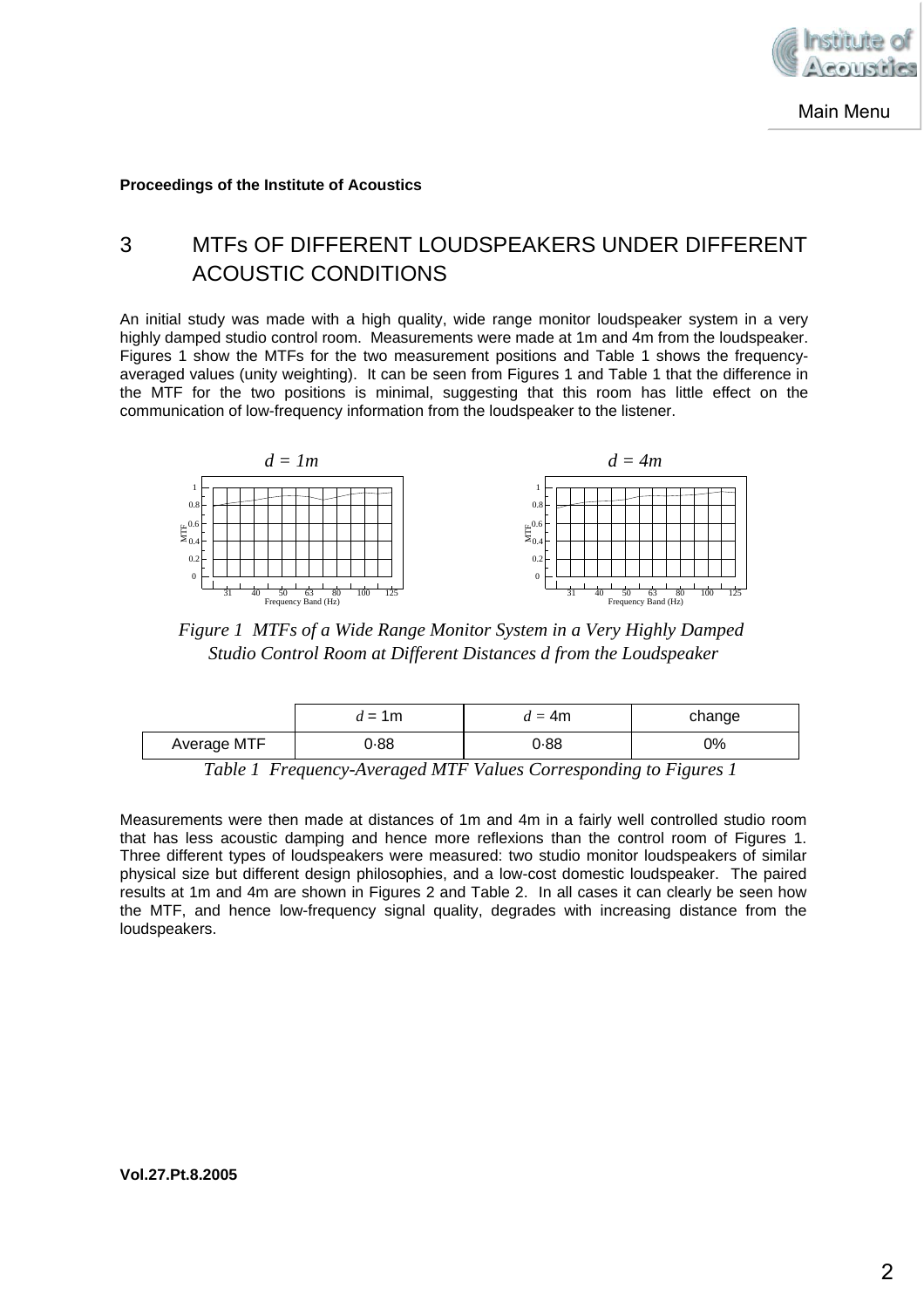

#### **Proceedings of the Institute of Acoustics**



*Figure 2 MTFs of 3 Loudspeakers in a Reasonably Well Damped Studio Recording Room at Different Distances d from the Loudspeakers*

|              | $d = 1$ m | $d = 4m$ | change |
|--------------|-----------|----------|--------|
| Monitor #1   | 0.71      | 0.60     | 15.5%  |
| Monitor #2   | 0.68      | 0.56     | 17.6%  |
| L-C Domestic | 0.55      | 0.49     | 10.9%  |

*Table 2 Frequency-Averaged MTF Values Corresponding to Figures 2*

A further set of measurements were then made in a very reverberant 'live room' with rigid, irregular granite walls. The results of these measurements, again for distances of 1m and 4m, are shown paired in Figures 3 and Table 3. The MTF values for these measurements are all lower than those for the corresponding studio room measurements and the losses with distance are significantly less, suggesting that the stone room has a significant effect on the MTF even at a distance of only 1m from the loudspeaker. This is clear evidence that, even in the low-frequency range from 30Hz to 120Hz, signal information can be significantly corrupted by reflective / resonant rooms, even at close listening distances.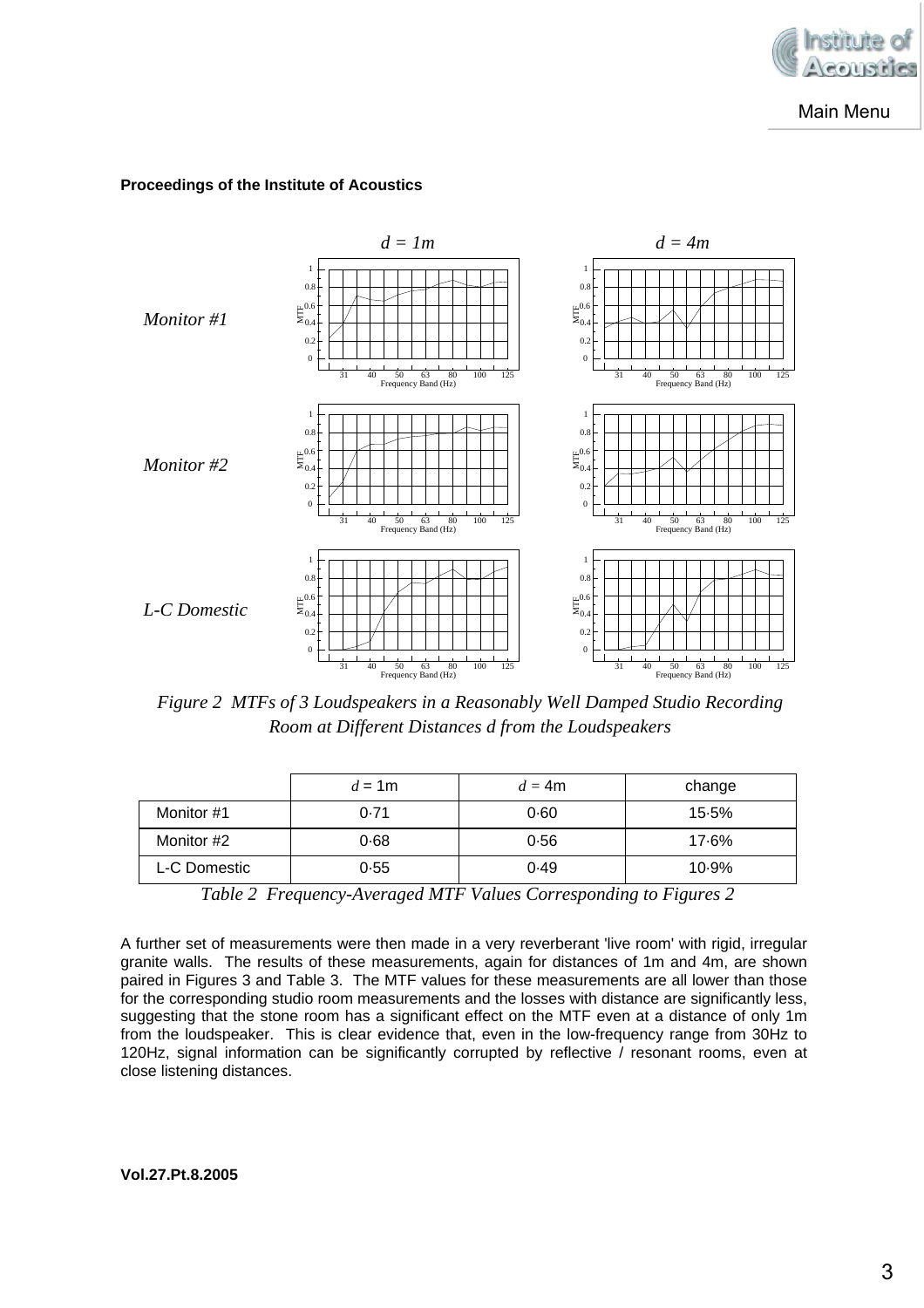

#### **Proceedings of the Institute of Acoustics**



*Figure 3 MTFs of 3 Loudspeakers in a Very Reverberant Live Room at Different Distances d from the Loudspeakers*

|              | $d = 1$ m | $d = 4m$ | change  |
|--------------|-----------|----------|---------|
| Monitor #1   | 0.54      | 0.52     | $3.7\%$ |
| Monitor #2   | 0.56      | 0.59     | $-5.4%$ |
| L-C Domestic | 0.42      | 0.41     | 2.4%    |

*Table 3 Frequency-Averaged MTF Values Corresponding to Figures 3*

It is interesting to note that in some frequency bands, moving further from the loudspeaker in the stone room yields an increase in the MTF rather than the more usual decrease. This may be because the resonances of the room amplify the reproduced levels of these frequencies away from the noise floor. It may be reasonable to assume, therefore, that the careful use of room equalising filters may reduce, or even negate, the effect of the room on the information loss. To investigate this, the following section describes a simulation of the application of 'perfect' equalisation filters (within the bounds of causality) to the loudspeaker / room combinations described above.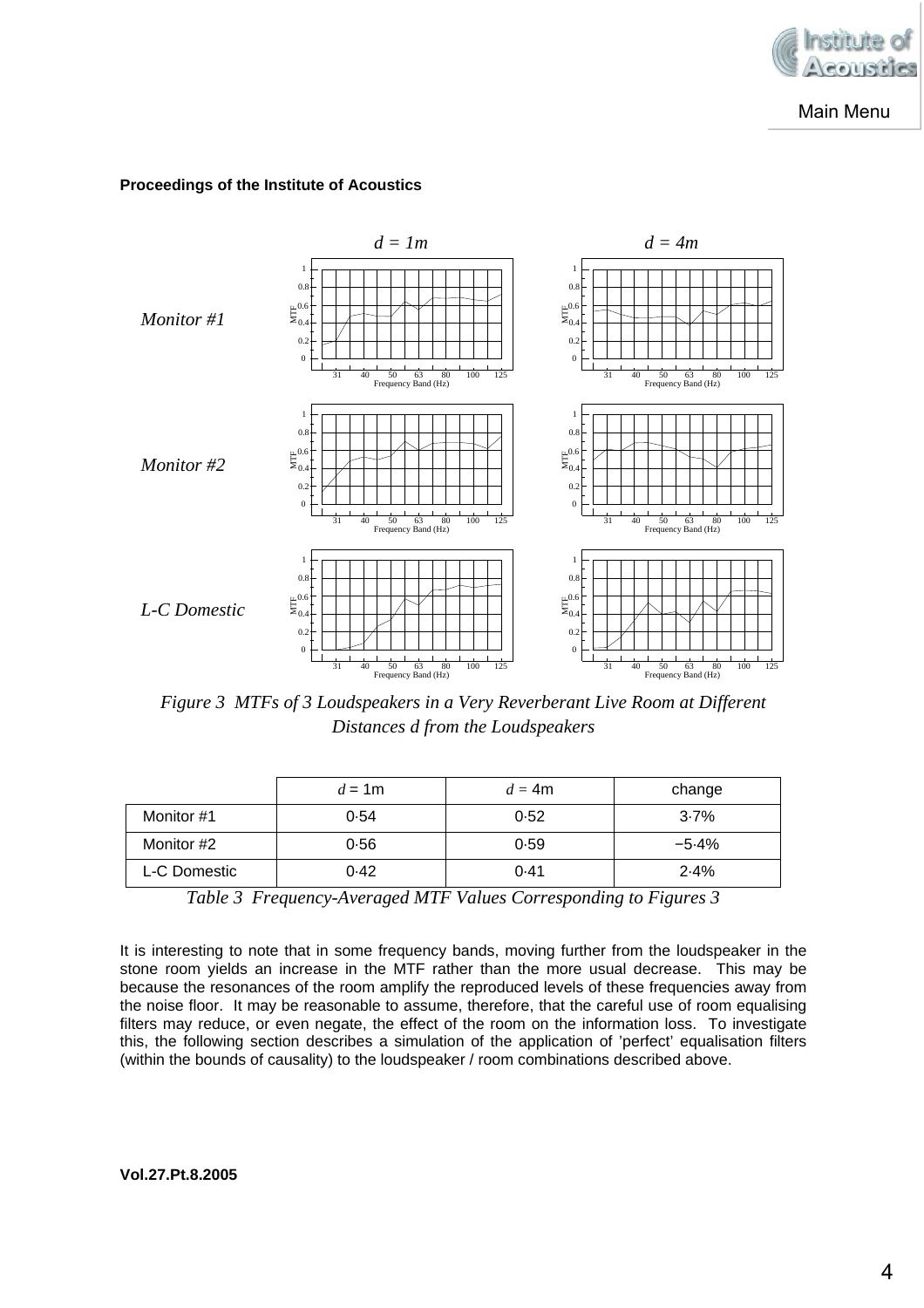

#### **Proceedings of the Institute of Acoustics**

### 4 APPLICATION OF ROOM EQUALISATION

In general, the phase response of a loudspeaker / room system can be separated into minimumand excess-phase components. Application of a real-time filter to equalise the amplitude response will automatically equalise the minimum-phase component of the phase response, but not the excess-phase part. It is possible to separate a frequency response function into the two components: a minimum-phase response which has the amplitude response of the original response and minimum phase, and an all-pass response which has unit amplitude and the excess phase; the original response is then the product of the two component responses

$$
H(\omega) = |H(\omega)| \exp \{j \boldsymbol{\theta}_m\} \exp \{j \boldsymbol{\theta}_e\}, \qquad (2)
$$

*where*  $\bullet$ *<sub>m</sub> and*  $\bullet$ *<sub>e</sub> are the minimum and excess phases respectively. The calculation of the minimum* phase reponse is detailed in a previous paper <sup>1</sup>. The excess-phase response,  $exp{ \{ j \bullet_{e} \}}$ , represents the response of the system after equalisation by a 'perfect' real-time filter. As the excess-phase response extends 'flat' down to 0Hz, any practical equalisation filter will include a high-pass filter to protect the loudspeaker from excessive input at very low frequencies. A 2nd-order filter having a turn-over frequency of 20Hz was therefore chosen as representing the response of an ideal loudspeaker / room system.

Figures 4 show the MTFs for the wide range monitor / highly damped room system after simulated perfect real-time equalisation. There is little difference between the results in Figures 4 and those in Figures 1 for the case with no equalisation.



*Figure 4 MTFs of a Wide Range Monitor System in a Very Highly Damped Studio Control Room at Different Distances d from the Loudspeaker after Equalisation*

Figures 5 and Table 5 are as Figures 2 and Table 2 but with equalisation applied to the loudspeaker / room system in each case. Clearly, the equalisation has reduced the information loss considerably at a distance of 1m, but has made no significant improvement at a distance of 4m. This result suggests that room equalisation can improve performance for close listening, but cannot correct for room problems at larger listening distances.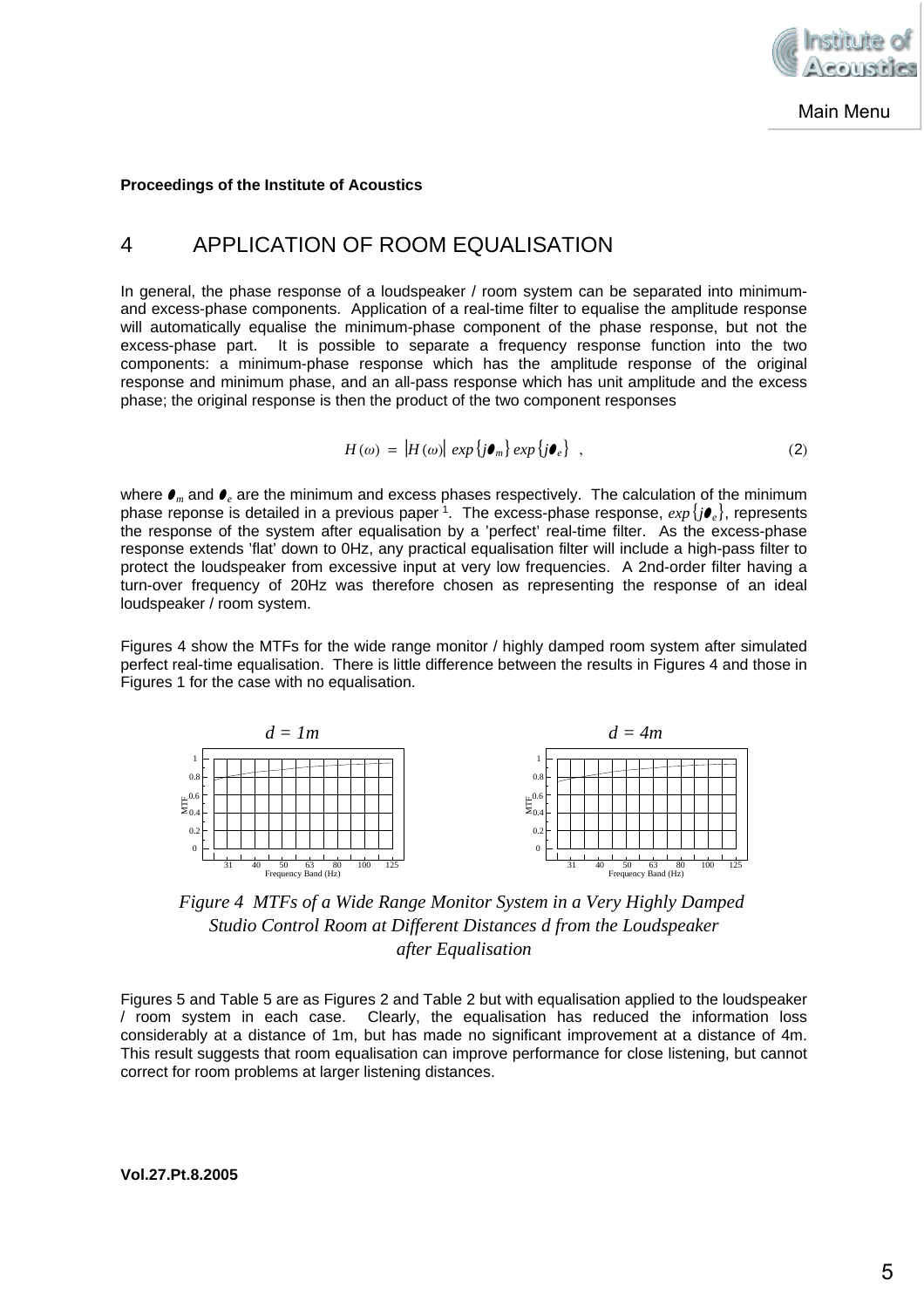





*Figure 5 MTFs of 3 Loudspeakers in a Reasonably Well Damped Studio Recording Room at Different Distances d from the Loudspeakers after Equalisation*

|              | $d = 1$ m | $d = 4m$ | change |
|--------------|-----------|----------|--------|
| Monitor #1   | 0.88      | 0.59     | 32.9%  |
| Monitor #2   | 0.88      | 0.73     | 17.0%  |
| L-C Domestic | 0.83      | 0.56     | 32.5%  |

*Table 5 Frequency-Averaged MTF Values Corresponding to Figures 5*

Figures 6 and Table 6 are the results for the stone room after equalisation and can be compared with those in Figures 3 and Table 3. As for the studio room results, the application of equalisation has reduced the low-frequency information loss for the 1m distance but there is only marginal improvement at 4m distance.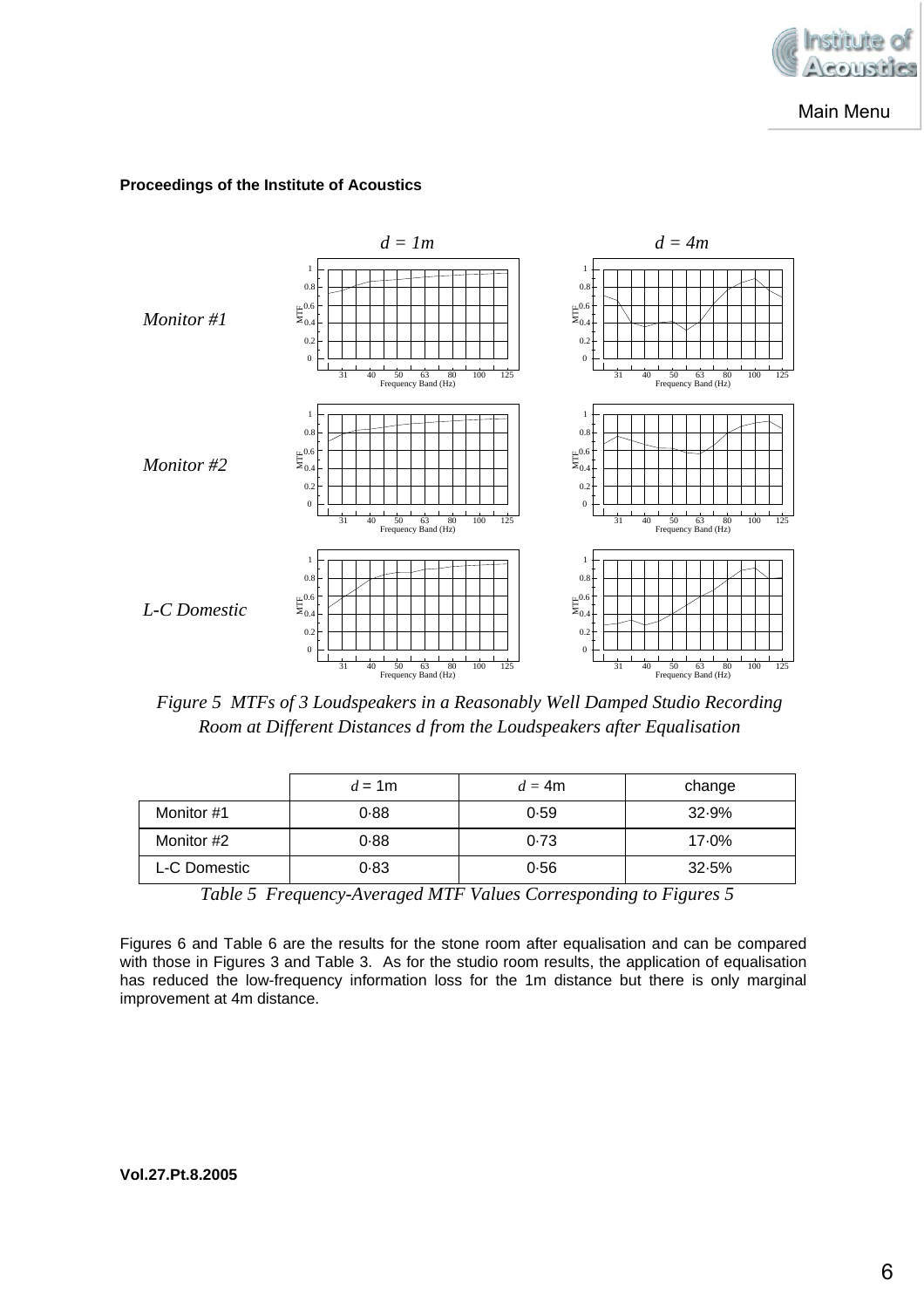

#### **Proceedings of the Institute of Acoustics**



*Figure 6 MTFs of 3 Loudspeakers in a Very Reverberant Live Room at Different Distances d from the Loudspeakers after Equalisation*

|              | $d = 1$ m | $d = 4m$ | change |
|--------------|-----------|----------|--------|
| Monitor #1   | 0.89      | 0.63     | 29.2%  |
| Monitor #2   | 0.88      | 0.65     | 26.1%  |
| L-C Domestic | 0.80      | 0.55     | 31.3%  |

*Table 6 Frequency-Averaged MTF Values Corresponding to Figures 6*

Comparing the four sets of results for the three different loudspeakers it can be concluded that the low-cost domestic loudspeaker is always out-performed by the two studio monitor designs, but that the choice between the monitors depends upon the particular combination of room, listening position and equalisation. The wide range monitor / highly damped room system does not suffer significant information loss, even at a 4m listening distance, and does not benefit from equalisation.